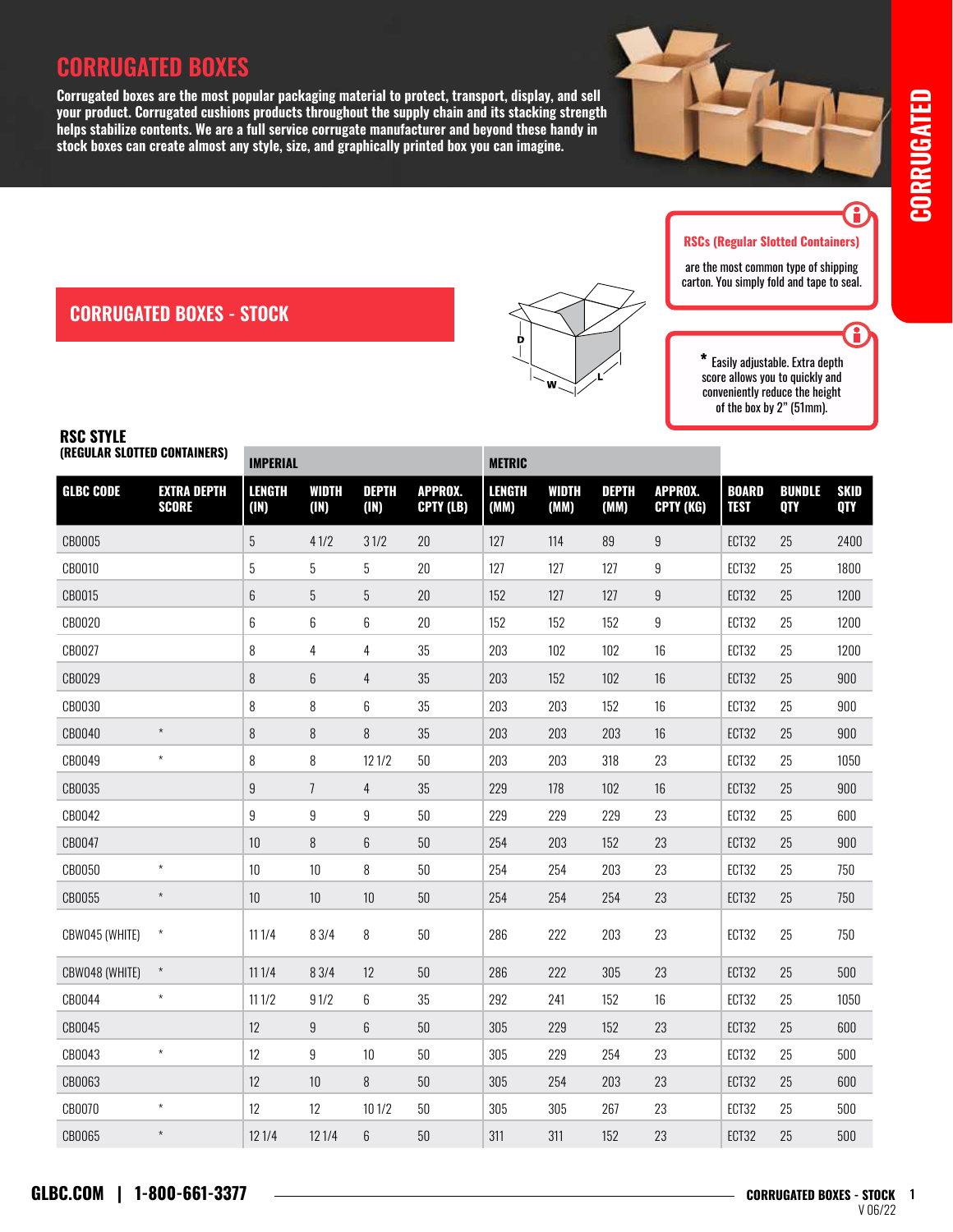|                                            |                                    | <b>IMPERIAL</b>       |               |                      |                             | <b>METRIC</b>         |               |                      |                             |                             |                             |                           |
|--------------------------------------------|------------------------------------|-----------------------|---------------|----------------------|-----------------------------|-----------------------|---------------|----------------------|-----------------------------|-----------------------------|-----------------------------|---------------------------|
| <b>GLBC CODE</b>                           | <b>EXTRA DEPTH</b><br><b>SCORE</b> | <b>LENGTH</b><br>(1N) | WIDTH<br>(1N) | <b>DEPTH</b><br>(1N) | <b>APPROX.</b><br>CPTY (LB) | <b>LENGTH</b><br>(MM) | WIDTH<br>(MM) | <b>DEPTH</b><br>(MM) | <b>APPROX.</b><br>CPTY (KG) | <b>BOARD</b><br><b>TEST</b> | <b>BUNDLE</b><br><b>QTY</b> | <b>SKID</b><br><b>QTY</b> |
| CB0072                                     | $^\star$                           | 12 1/4                | 12 1/4        | 12                   | $50\,$                      | 311                   | 311           | 305                  | 23                          | ECT32                       | 25                          | 500                       |
| CB0025                                     |                                    | 13                    | 5             | $5\,$                | 35                          | 330                   | 127           | 127                  | 16                          | ECT32                       | 25                          | 1200                      |
| CB0075                                     | $^\star$                           | 14                    | 14            | 14                   | 50                          | 356                   | 356           | 356                  | 23                          | ECT32                       | 20                          | 560                       |
| CB1070<br>(LAMP BOX)                       |                                    | 14                    | 14            | 40                   | 65                          | 356                   | 356           | 1016                 | $30\,$                      | ECT32                       | $\overline{5}$              |                           |
| CB0052                                     | $^\star$                           | 14 1/4                | 71/8          | 8                    | $50\,$                      | 362                   | 181           | 203                  | 23                          | ECT32                       | 25                          | 750                       |
| CB0071                                     | $\star$                            | 14 1/4                | 14 1/4        | 8                    | 50                          | 362                   | 362           | 203                  | 23                          | ECT32                       | 25                          | 500                       |
| CB0068                                     | $^\star$                           | 15                    | 12            | 10                   | $50\,$                      | 381                   | 305           | 254                  | 23                          | ECT32                       | 25                          | 500                       |
| CB0061                                     | $\star$                            | 151/4                 | 10 1/8        | 95/8                 | 50                          | 387                   | 257           | 245                  | 23                          | ECT32                       | 25                          | 500                       |
| CB0041                                     |                                    | 16                    | 8             | 4                    | 35                          | 406                   | 203           | 102                  | 16                          | ECT32                       | 25                          | 1050                      |
| CB0069                                     |                                    | 16                    | 12            | 10                   | $50\,$                      | 406                   | 305           | 254                  | 23                          | ECT32                       | 25                          | 400                       |
| CB0079                                     | $\star$                            | 16                    | 16            | $8*$                 | 65                          | 406                   | 406           | 203                  | $30\,$                      | ECT32                       | $20\,$                      | 280                       |
| CB0080                                     | $\star$                            | 16                    | 16            | $16*$                | 65                          | 406                   | 406           | 406                  | $30\,$                      | ECT32                       | 20                          | 280                       |
| CB1001<br>$(1.5 \text{ C} \cup \text{BE})$ |                                    | 16 1/4                | 12 1/4        | 121/2                | 65                          | 413                   | 311           | 318                  | $30\,$                      | ECT32                       | 20                          | 240                       |
| CB4001<br>(1.5 CUBE,<br>PRINTED)           |                                    | 16 1/4                | 121/4         | 12 1/2               | 65                          | 413                   | 311           | 318                  | $30\,$                      | ECT32                       | 20                          | 240                       |
| CB0057                                     | $\star$                            | 171/4                 | 12 3/4        | 57/8                 | $50\,$                      | 438                   | 324           | 149                  | 23                          | ECT32                       | 25                          | 500                       |
| CB0056                                     |                                    | 18                    | 12            | 5                    | $50\,$                      | 457                   | 305           | 127                  | 23                          | ECT32                       | 25                          | 500                       |
| CB0081                                     |                                    | 18                    | 12            | 6                    | 65                          | 457                   | 305           | 152                  | $30\,$                      | ECT32                       | 25                          | 400                       |
| CB0073                                     | $\star$                            | 18                    | 12            | 10                   | $50\,$                      | 457                   | 305           | 254                  | 23                          | ECT32                       | 25                          | 500                       |
| CB0086                                     |                                    | 18                    | 12            | 12                   | 65                          | 457                   | 305           | 305                  | 30                          | ECT32                       | 25                          | 400                       |
| CB1002<br>(2 CUBE)                         |                                    | 18                    | $151/4$       | 12 1/2               | 65                          | 457                   | 387           | 318                  | $30\,$                      | ECT32                       | 20                          | 240                       |
| CB4002<br>(2 CUBE,<br>PRINTED)             |                                    | 18                    | 151/4         | 121/2                | 65                          | 457                   | 387           | 318                  | $30\,$                      | ECT32                       | $20\,$                      | 240                       |
| CB0083                                     | $\star$                            | 18                    | 18            | 10                   | 65                          | 457                   | 457           | 254                  | $30\,$                      | ECT32                       | $20\,$                      | 280                       |
| CB1003<br>$(3 \text{ C} \cup \text{BE})$   |                                    | $18\,$                | 18            | 16                   | 65                          | 457                   | 457           | 406                  | $30\,$                      | ECT32                       | 15                          | 135                       |
| CB0085                                     | $\star$                            | 18                    | 18            | 18                   | 65                          | 457                   | 457           | 457                  | $30\,$                      | ECT32                       | 15                          | 135                       |
| CB1005<br>$(5 \text{ C} \cup \text{BE})$   |                                    | $18\,$                | 18            | 26 1/2               | 65                          | 457                   | 457           | 673                  | $30\,$                      | ECT32                       | 10                          | 130                       |
| CB1050<br>(CHINA,<br>BARREL,<br>PRINTED)   | $\star$                            | 18                    | 18            | 28                   | 120                         | 457                   | 457           | 711                  | 54                          | ECT51                       | $\overline{5}$              | 75                        |
| CB1004<br>(4 CUBE)                         |                                    | 18 1/4                | 18 1/4        | $20\,1/2$            | 65                          | 464                   | 464           | 521                  | $30\,$                      | ECT32                       | $10$                        | 130                       |
| CB4004<br>(4 CUBE,<br>PRINTED)             |                                    | 18 1/4                | 18 1/4        | 201/2                | 65                          | 464                   | 464           | 521                  | $30\,$                      | ECT32                       | $10\,$                      | 130                       |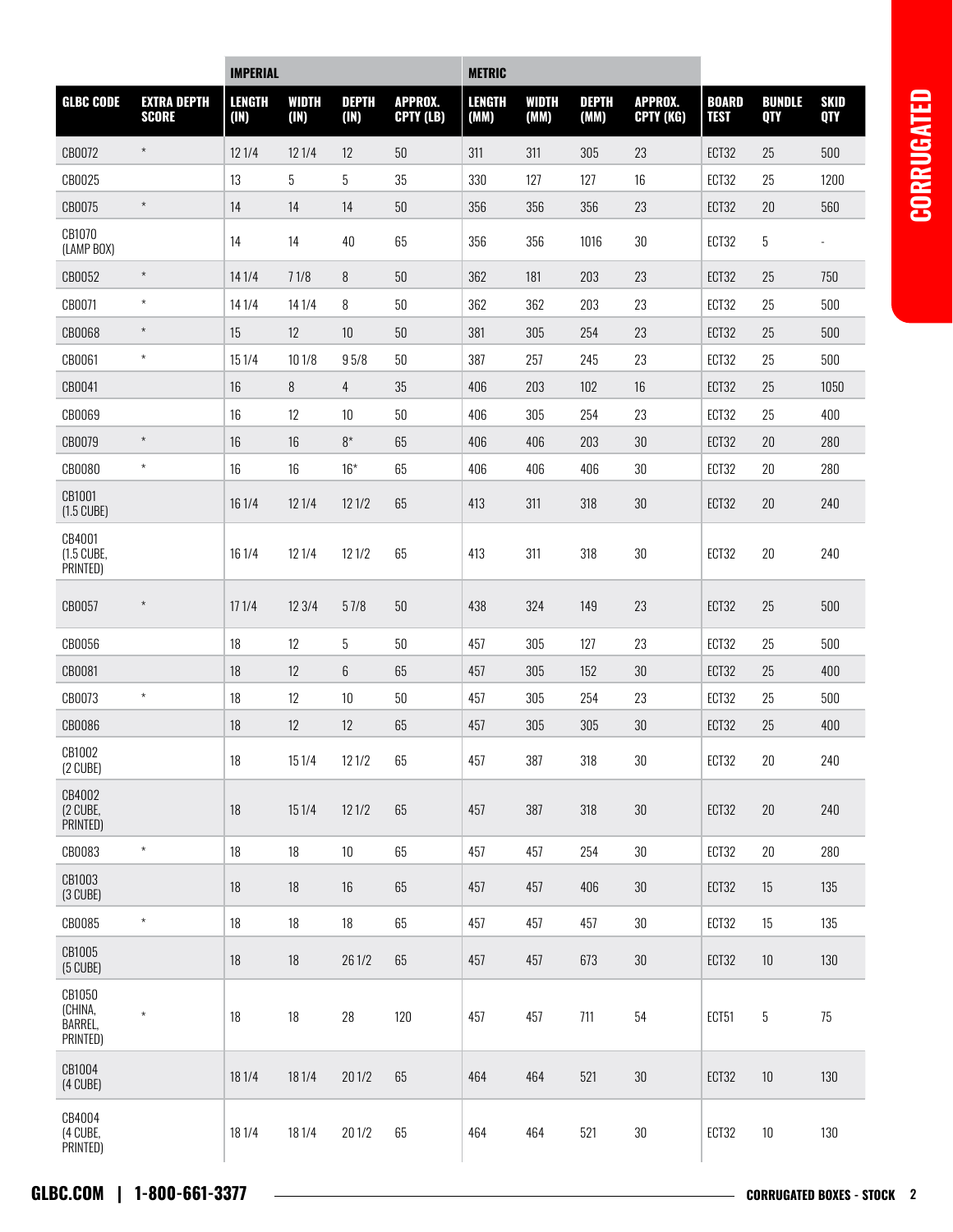|                                                    |                                    | <b>IMPERIAL</b>       |               | <b>METRIC</b>        |                             |                       |                      |                      |                             |                             |                             |                    |
|----------------------------------------------------|------------------------------------|-----------------------|---------------|----------------------|-----------------------------|-----------------------|----------------------|----------------------|-----------------------------|-----------------------------|-----------------------------|--------------------|
| <b>GLBC CODE</b>                                   | <b>EXTRA DEPTH</b><br><b>SCORE</b> | <b>LENGTH</b><br>(1N) | WIDTH<br>(1N) | <b>DEPTH</b><br>(IN) | <b>APPROX.</b><br>CPTY (LB) | <b>LENGTH</b><br>(MM) | <b>WIDTH</b><br>(MM) | <b>DEPTH</b><br>(MM) | <b>APPROX.</b><br>CPTY (KG) | <b>BOARD</b><br><b>TEST</b> | <b>BUNDLE</b><br><b>QTY</b> | <b>SKID</b><br>QTY |
| CB0084                                             | $\star$                            | 20                    | 20            | 14                   | 65                          | 508                   | 508                  | 356                  | 30                          | ECT32                       | 15                          | 135                |
| CB0090                                             | $\star$                            | 20                    | 20            | 20                   | 65                          | 508                   | 508                  | 508                  | 30                          | ECT32                       | 10                          | 130                |
| CB1006<br>$(6$ CUBE)                               |                                    | 20                    | 20            | 26                   | 65                          | 508                   | 508                  | 660                  | 30                          | ECT32                       | 10                          | 130                |
| CB0074                                             | $\star$                            | 22                    | 12            | $10\,$               | 50                          | 559                   | 305                  | 254                  | 23                          | ECT32                       | 20                          | 420                |
| CB0078                                             | $\star$                            | 22                    | 15            | $10$                 | 65                          | 559                   | 381                  | 254                  | 30                          | ECT32                       | 20                          | 280                |
| CB0775                                             | $\star$                            | 24                    | 12            | 6                    | 50                          | 610                   | 305                  | 152                  | 23                          | ECT32                       | 20                          | 420                |
| CB0077                                             | $\star$                            | 24                    | 12            | 12                   | 65                          | 610                   | 305                  | 305                  | 30                          | ECT32                       | 20                          | 280                |
| CB3691                                             |                                    | 24                    | 16            | 14 1/2               | 65                          | 610                   | 406                  | 368                  | 30                          | ECT32                       | 15                          | 210                |
| CB1008<br>(6.1 CUBE)                               |                                    | 24                    | 18            | 24                   | 65                          | 610                   | 457                  | 610                  | 30                          | ECT32                       | $10\,$                      | 130                |
| CB7000<br>(STANDUP/PRINTED<br>WARDROBE BOX)        |                                    | 24                    | 20            | 45                   | 65                          | 610                   | 508                  | 1143                 | 30                          | ECT48                       | 1                           | 80                 |
| MOV-70-0011<br>(WARDROBE BAR<br><b>FOR CB7000)</b> |                                    | 24                    | $\mathbf{1}$  | $\sqrt{3}$           |                             | 610                   | 25                   | $76\,$               |                             |                             | $\mathbf{1}$                |                    |
| CB0095                                             | $\star$                            | 24                    | 24            | 12                   | 65                          | 610                   | 610                  | 305                  | 30                          | ECT32                       | 10                          | 130                |
| CB0100                                             | $\star$                            | 24                    | 24            | 24                   | 65                          | 610                   | 610                  | 610                  | 30                          | ECT32                       | 5                           | 125                |
| CB7005                                             |                                    | 24                    | 24            | 42                   |                             | 610                   | 610                  | 1067                 |                             | ECT32                       | 25                          | 300                |
| CB0082                                             | $\star$                            | 25                    | 15            | 12                   | 65                          | 635                   | 381                  | 305                  | 30                          | ECT32                       | 15                          | 240                |
| CB3690                                             |                                    | 26                    | 16            | 19                   | 65                          | 660                   | 406                  | 483                  | $30\,$                      | ECT32                       | 15                          | 120                |
| CB7003 (LAYDOWN<br><b>WARDROBE BOX)</b>            |                                    | 32 13/16              | 18 1/4        | 9                    | 65                          | 833                   | 464                  | 229                  | 30                          | ECT32                       | 15                          | 270                |

**College** 

#### FOL STYLE (LENGTH FLAPS FULLY OVERLAP)

|                  | (EENGTH TEAT V TOEET OTENEAT)                                                  | <b>IMPERIAL</b>                                                                        |      |                |               | <b>METRIC</b>        |                      |                             |                             |                    |   |     |
|------------------|--------------------------------------------------------------------------------|----------------------------------------------------------------------------------------|------|----------------|---------------|----------------------|----------------------|-----------------------------|-----------------------------|--------------------|---|-----|
| <b>GLBC CODE</b> | <b>DESCRIPTION</b>                                                             | LENGTH<br><b>DEPTH</b><br><b>APPROX.</b><br>WIDTH<br>(IN)<br>(1N)<br>(1N)<br>CPTY (LB) |      | LENGTH<br>(MM) | WIDTH<br>(MM) | <b>DEPTH</b><br>(MM) | APPROX.<br>CPTY (KG) | <b>BOARD</b><br><b>TEST</b> | <b>BUNDLE</b><br><b>QTY</b> | SKID<br><b>QTY</b> |   |     |
| CB1059           | SMALL MIRROR BOX (PRINTED)                                                     | 37                                                                                     | 43/8 | 26 1/2         | 65            | 940                  | 111                  | 673                         | 30                          | ECT32              | 5 | 120 |
| CB4037           | ITV BOX PRINTED<br>- FITS MOST TV'S<br>UNDER 37"/940MM)                        | 37                                                                                     | 61/2 | 25             |               | 940                  | 165                  | 635                         |                             | ECT48              | 5 | 60  |
| CB4040           | <b>ITV BOX PRINTED -</b><br>FITS MOST TV'S BETWEEN 37"-46"/<br>940MM - 1168MM) | 46                                                                                     | 61/2 | 29             |               | 1168                 | 165                  | 767                         |                             | ECT48              | 5 | 60  |
| CB1060           | LARGE MIRROR BOX (PRINTED)                                                     | 48                                                                                     | 43/8 | 321/2          | 65            | 1219                 | 111                  | 826                         | 30                          | ECT32              | 5 | 130 |
| CB4043           | (TV BOX PRINTED -<br>FITS MOST TV'S BETWEEN 47"-55"/<br>1194MM-1397MM)         | 54                                                                                     | 61/2 | 35             |               | 1372                 | 165                  | 889                         |                             | ECT48              | 5 | 60  |
| CB4070           | ITV BOX PRINTED - FITS MOST TV'S<br>BETWEEN 55"-67"/1397MM-<br>1702MM)         | 661/2                                                                                  | 61/2 | 41             |               | 1689                 | 165                  | 1041                        |                             | ECT48              | 5 | 65  |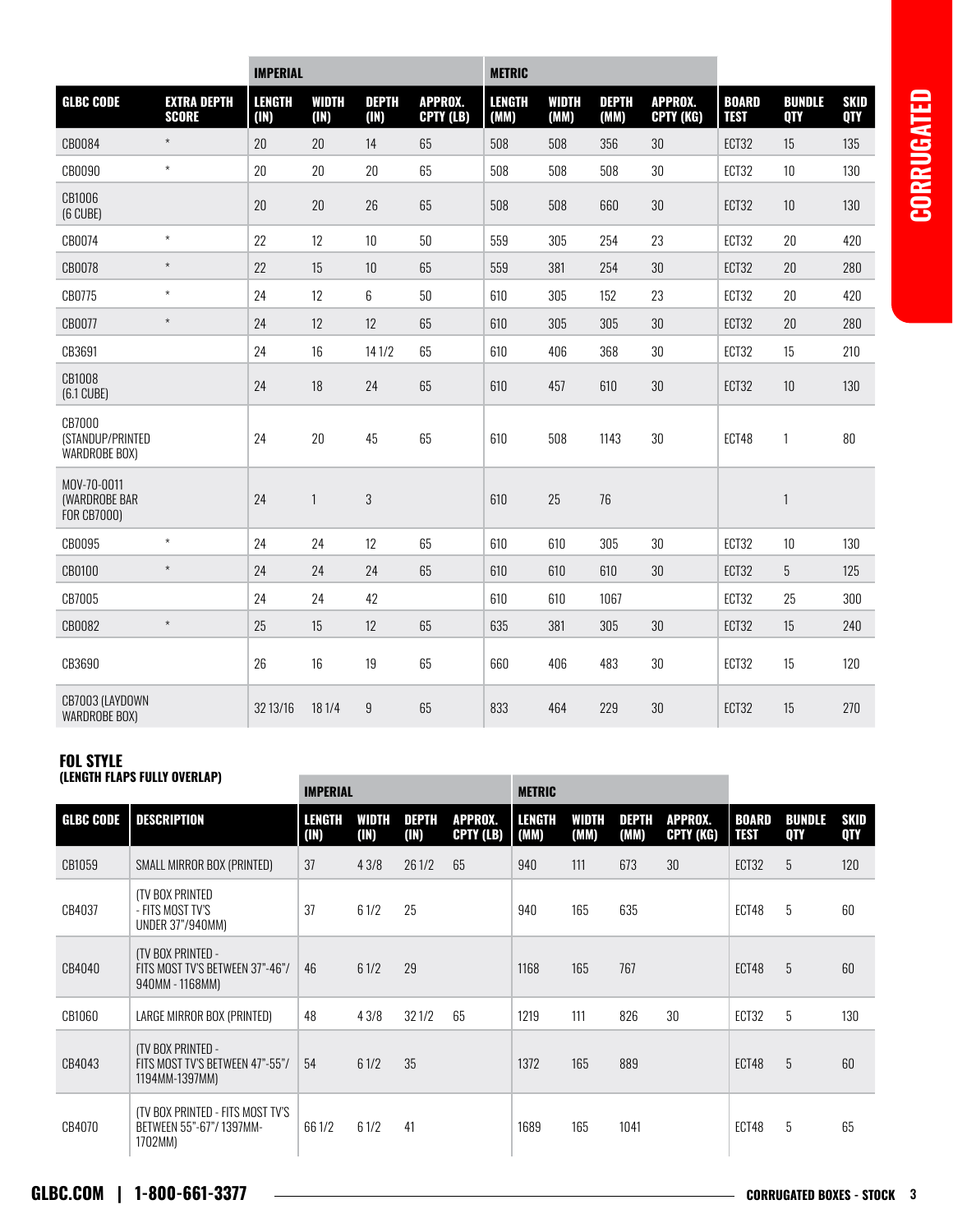#### WHITE DIECUT MAILERS

|                  |                                      | <b>IMPERIAL</b>    |                   | <b>METRIC</b>     |                    |            |                   |                   |
|------------------|--------------------------------------|--------------------|-------------------|-------------------|--------------------|------------|-------------------|-------------------|
| <b>GLBC CODE</b> | <b>DESCRIPTION</b>                   | <b>LENGTH (IN)</b> | <b>WIDTH (IN)</b> | <b>DEPTH (IN)</b> | <b>LENGTH (MM)</b> | WIDTH (MM) | <b>DEPTH (MM)</b> | <b>BUNDLE QTY</b> |
| CB1490           | STYLE C                              | 41/2               | 33/8              | $\mathbf{1}$      | 114                | 86         | 25                | 50                |
| CB1500           | STYLE C                              | 5                  | 3                 | $\overline{2}$    | 127                | 76         | 51                | 50                |
| CB1510           | <b>STYLE B</b>                       | 5                  | 41/2              | 31/2              | 127                | 114        | 89                | 50                |
| CB1515           | STYLE B (FITS 500<br>BUSINESS CARDS) | 6                  | 35/8              | 21/8              | 152                | 92         | 54                | 50                |
| CB1525           | STYLE C                              | 71/4               | 33/4              | 21/4              | 184                | 95         | 57                | 50                |
| CB1540           | STYLE C                              | 9                  | 3                 | 3                 | 229                | 76         | 76                | 50                |
| CB1545           | STYLE D                              | 9                  | 6                 | $\mathbf{1}$      | 229                | 152        | 25                | 50                |
| CB1550           | STYLE C                              | 91/2               | 8                 | 21/4              | 241                | 203        | 57                | $50\,$            |
| CB1605           | STYLE C (FITS LETTER<br>SIZE PAPER)  | 11 1/4             | 8 3/4             | 21/8              | 286                | 222        | 54                | 50                |
| CB1610           | STYLE C (FITS LETTER<br>SIZE PAPER)  | 11 1/4             | 8 3/4             | $\sqrt{3}$        | 286                | 222        | 76                | 50                |
| CB1615           | STYLE C (FITS LETTER<br>SIZE PAPER)  | 111/4              | 8 3/4             | $\overline{4}$    | 286                | 222        | 102               | 50                |
| CB1800           | STYLE B (FITS #10<br>ENVELOPES)      | 12 1/8             | 95/8              | 4 3/16            | 308                | 245        | 106               | 50                |
| CB1750           | <b>STYLE A</b>                       | 12 1/4             | 95/8              | 27/8              | 311                | 245        | 73                | 50                |
| CB1840           | STYLE C                              | 13                 | 10                | $\overline{2}$    | 330                | 254        | 51                | 50                |

**STYLE A:** ROLL-END TUCK FRONT (RETF) WITH DUSTFLAPS **STYLE C:** ROLL-END TUCK TOP (RETT) STYLE B: ROLL-END TUCK FRONT (RETF) STYLE D: ROLL-END TUCK TOP (RETT) WITH DUSTFLAPS

**STYLE C:** ROLL-END TUCK TOP (RETT)<br>**STYLE D:** ROLL-END TUCK TOP (RETT) WITH DUSTFLAPS

Style A









Style B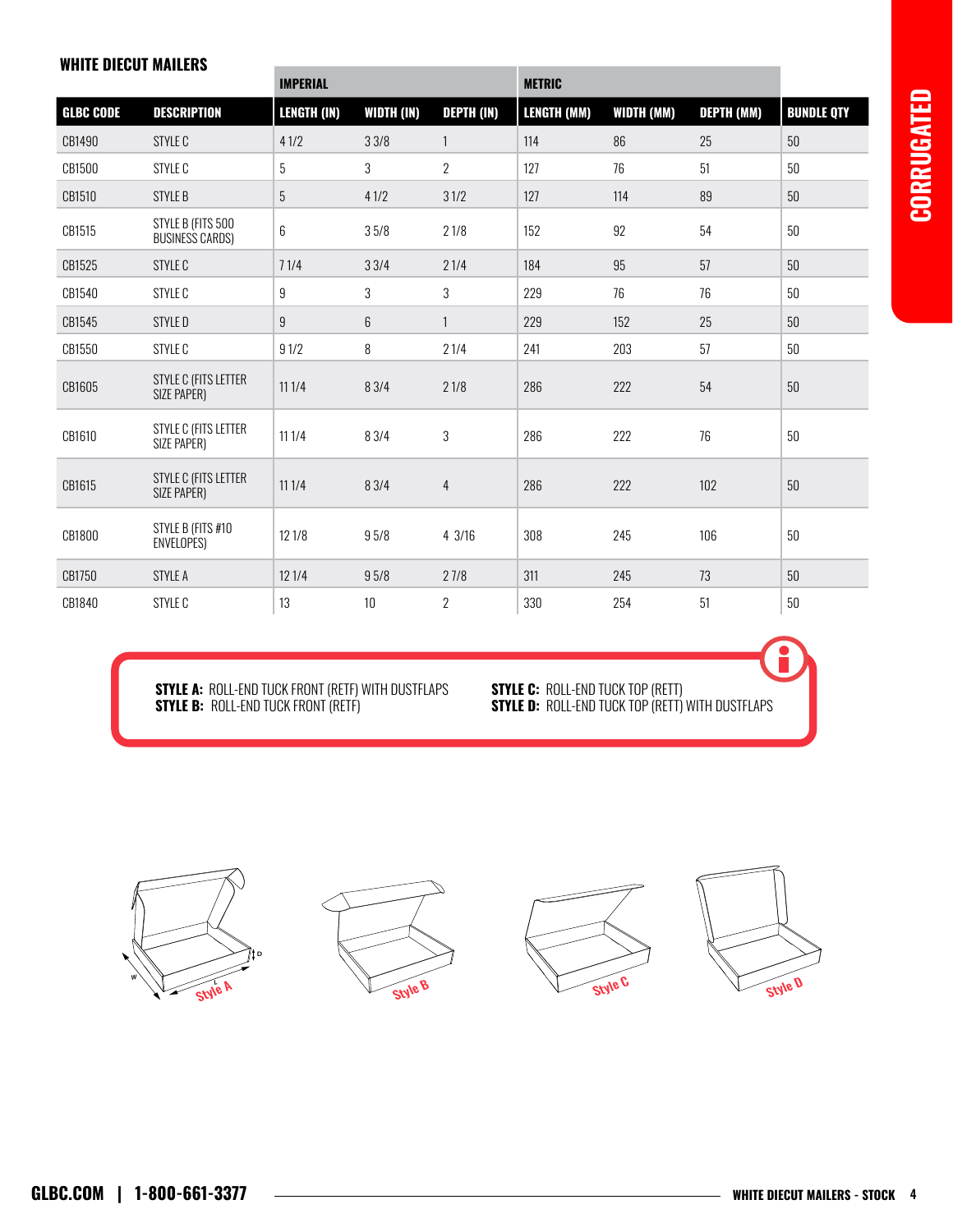#### PIZZA BOXES **Andre Experimental Service Control**er and the control of the control of the control of the control of

|                  | <b>IMPERIAL</b> |            |                   | <b>METRIC</b> |                   |                   |              |                             |
|------------------|-----------------|------------|-------------------|---------------|-------------------|-------------------|--------------|-----------------------------|
| <b>GLBC CODE</b> | LENGTH (IN)     | WIDTH (IN) | <b>DEPTH (IN)</b> | LENGTH (CM)   | <b>WIDTH (CM)</b> | <b>DEPTH (CM)</b> | <b>CLR</b>   | <b>BUNDLE</b><br><b>QTY</b> |
| CN6110           | 10              | 10         | 13/4              | 25.4          | 25.4              | 4.4               | <b>WHITE</b> | 50                          |
| CN6112           | 12              | 12         | 13/4              | 30.5          | 30.5              | 4.4               | <b>WHITE</b> | 50                          |
| CN6114           | 14              | 14         | っ                 | 35.6          | 35.6              | 5                 | <b>WHITE</b> | 50                          |



#### MEAT BOX

|        |                                                                     | <b>IMPERIAL</b> |            |            | <b>METRIC</b> |                                   |     |                        |
|--------|---------------------------------------------------------------------|-----------------|------------|------------|---------------|-----------------------------------|-----|------------------------|
|        | <b>GLBC CODE DESCRIPTION</b>                                        | LENGTH (IN)     | WIDTH (IN) | DEPTH (IN) |               | LENGTH (CM) WIDTH (CM) DEPTH (CM) |     | <b>BUNDLE</b><br>  QTY |
| CB1900 | <b>GUSSETTED</b><br>BOTTOM W/<br><b>VENTILATION</b><br>HOLE - WHITE | 151/4           | 101/2      |            | 38.7          | 26.7                              | 7.6 | 50                     |

#### SEAFOOD BOXES

|                  |                                           | <b>IMPERIAL</b>    |                   |                   | <b>METRIC</b>          |      |                   |                             |
|------------------|-------------------------------------------|--------------------|-------------------|-------------------|------------------------|------|-------------------|-----------------------------|
| <b>GLBC CODE</b> | DESCRIPTION                               | <b>LENGTH (IN)</b> | <b>WIDTH (IN)</b> | <b>DEPTH (IN)</b> | LENGTH (CM) WIDTH (CM) |      | <b>DEPTH (CM)</b> | <b>BUNDLE</b><br><b>QTY</b> |
| CF1050           | 50Z BOTTOM<br>UNWAXED                     | 30                 | 14                |                   | 76.2                   | 35.6 | 17.8              | 20                          |
| CF1051           | 50Z TOP<br>UNWAXED<br>(PRINTED)           | 30                 | 14                |                   | 76.2                   | 35.6 | 17.8              | 20                          |
| CF1055           | 50Z BOTTOM<br>WAXED, GUS-<br><b>SETED</b> | 30                 | 14                |                   | 76.2                   | 35.6 | 17.8              | 20                          |

\_\_\_\_\_\_\_





50Z Top (Unwaxed) 50Z Bottom (Unwaxed) 50Z Top (Unwaxed) 50Z Bottom (Waxed) 50Z Top (Unwaxed) 50Z Bottom (Unwaxed) 50Z Bottom (Unwaxed) 50Z Bottom (Waxed) 50Z Bottom (Waxed)





# STACKABLE PRODUCE

| (BERRY TRAYS) |                                                                                                     | <b>IMPERIAL</b> |       |      | <b>METRIC</b> |      |      |              |                      |                            |
|---------------|-----------------------------------------------------------------------------------------------------|-----------------|-------|------|---------------|------|------|--------------|----------------------|----------------------------|
|               | GLBC CODE DESCRIPTION   LENGTH (IN) WIDTH (IN) DEPTH (IN)   LENGTH (CM) WIDTH (CM) DEPTH (CM)   CLR |                 |       |      |               |      |      |              | <b>BUNDLE</b><br>QTY |                            |
| CB5360        | <b>VENT HOLES,</b><br>FITS 12X1 PINT<br>OR 6X1 OT<br><b>CONTAINERS</b>                              | 171/2           | 131/4 | 41/2 | 44.5          | 33.7 | 11.4 | <b>WHITE</b> | 25                   | $\mathbb{Z}_{\mathcal{B}}$ |

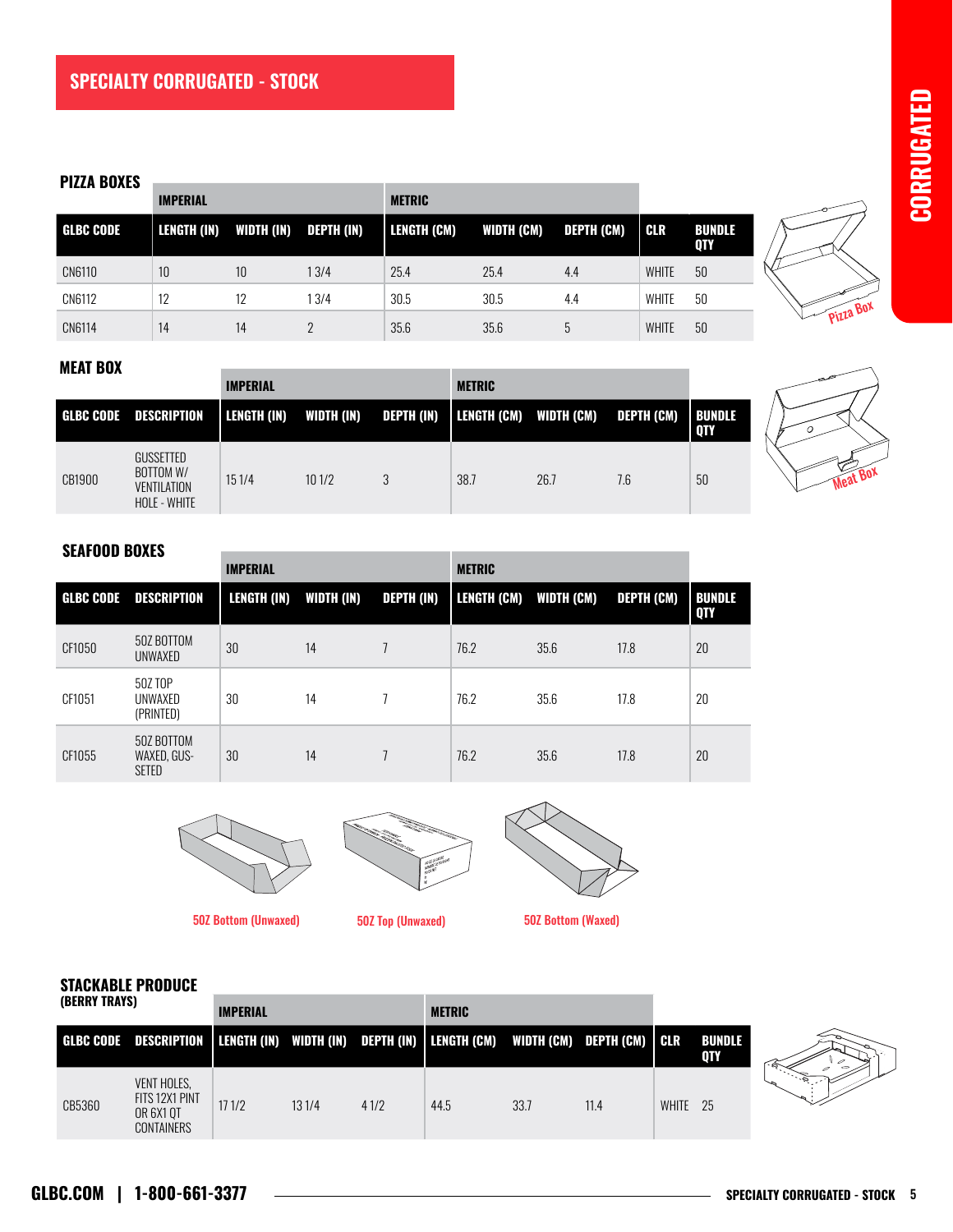**CORRUGATED CORRUGATED**

# NURSERY

| (BAKERY TRAYS) |                                                | <b>IMPERIAL</b> |    |   | <b>METRIC</b>                                          |      |      |              |                             |  |
|----------------|------------------------------------------------|-----------------|----|---|--------------------------------------------------------|------|------|--------------|-----------------------------|--|
|                | GLBC CODE DESCRIPTION   LENGTH (IN) WIDTH (IN) |                 |    |   | DEPTH (IN)   LENGTH (CM)     WIDTH (CM)     DEPTH (CM) |      |      | <b>CLR</b>   | <b>BUNDLE</b><br><b>QTY</b> |  |
| CB5305         | <b>STAPLE</b><br><b>CORNERS TO</b><br>ASSEMBLE | 18              | 13 | 4 | 45.7                                                   | 33   | 10.2 | <b>KRAFT</b> | 25                          |  |
| CB5303         | <b>STAPLE</b><br><b>CORNERS TO</b><br>ASSEMBLE | 26              | 18 | 4 | 66                                                     | 45.7 | 10.2 | KRAFT        | -25                         |  |

### PALLET SIZE TOTE BOXES

| (1000 LB)        |                                                                                   | <b>IMPERIAL</b> |    |    | <b>METRIC</b>                                                         |      |      |              |                      |
|------------------|-----------------------------------------------------------------------------------|-----------------|----|----|-----------------------------------------------------------------------|------|------|--------------|----------------------|
| <b>GLBC CODE</b> | DESCRIPTION                                                                       |                 |    |    | LENGTH (IN) WIDTH (IN) DEPTH (IN)   LENGTH (CM) WIDTH (CM) DEPTH (CM) |      |      | I CLR        | <b>BUNDLE</b><br>QTY |
| CF2000           | REGULAR<br>DUTY - EC71<br><b>DOUBLEWALL</b>                                       | 47              | 39 | 30 | 119.4                                                                 | 99.1 | 76.2 | <b>KRAFT</b> | 50                   |
| CF2020           | <b>HEAVY DUTY</b><br>- EC71 DOUBLE-<br>WALL W/ECT51<br>DOUBLEWALL<br><b>LINER</b> | 47              | 39 | 30 | 119.4                                                                 | 99.1 | 76.2 | KRAFT        | -25                  |



# ENVELOPE

| (STIFFENER PAD)  |                                    | <b>IMPERIAL</b> |            | <b>METRIC</b> |            |              |                      |  |
|------------------|------------------------------------|-----------------|------------|---------------|------------|--------------|----------------------|--|
| <b>GLBC CODE</b> | <b>DESCRIPTION</b>                 | LENGTH (IN)     | WIDTH (IN) | LENGTH (CM)   | WIDTH (CM) | I CLR        | <b>BUNDLE</b><br>0TY |  |
| CB1185           | PREVENTS DOCUMENTS<br>FROM BENDING | 11              | 81/2       | 27.9          | 21.6       | <b>WHITE</b> | 50                   |  |

## BALLOT

| <b>BOX</b>         | <b>IMPERIAL</b> |               |               |                                 | <b>METRIC</b>                  |                           |               |                              |                |                                       |              |                      |
|--------------------|-----------------|---------------|---------------|---------------------------------|--------------------------------|---------------------------|---------------|------------------------------|----------------|---------------------------------------|--------------|----------------------|
| GLBC CODE   LENGTH | (IN)            | WIDTH<br>(IN) | DEPTH<br>(IN) | <b>HEADER</b><br>LENGTH<br>(IN) | <b>HEADER</b><br>WIDTH<br>(IN) | <b>LENGTH</b><br>$ $ (CM) | WIDTH<br>(CM) | <b>DEPTHT HEADER</b><br>(CM) | LENGTH<br>(CM) | <b>HEADER</b><br><b>WIDTH</b><br>(CM) | I CLR        | <b>BUNDLE</b><br>0TY |
| CB0601             | 121/4           | 8 3/4         | 163/8         | 10                              | 12                             | 31.1                      | 22.2          | 41.6                         | 25.4           | 30.5                                  | <b>WHITE</b> | -20                  |